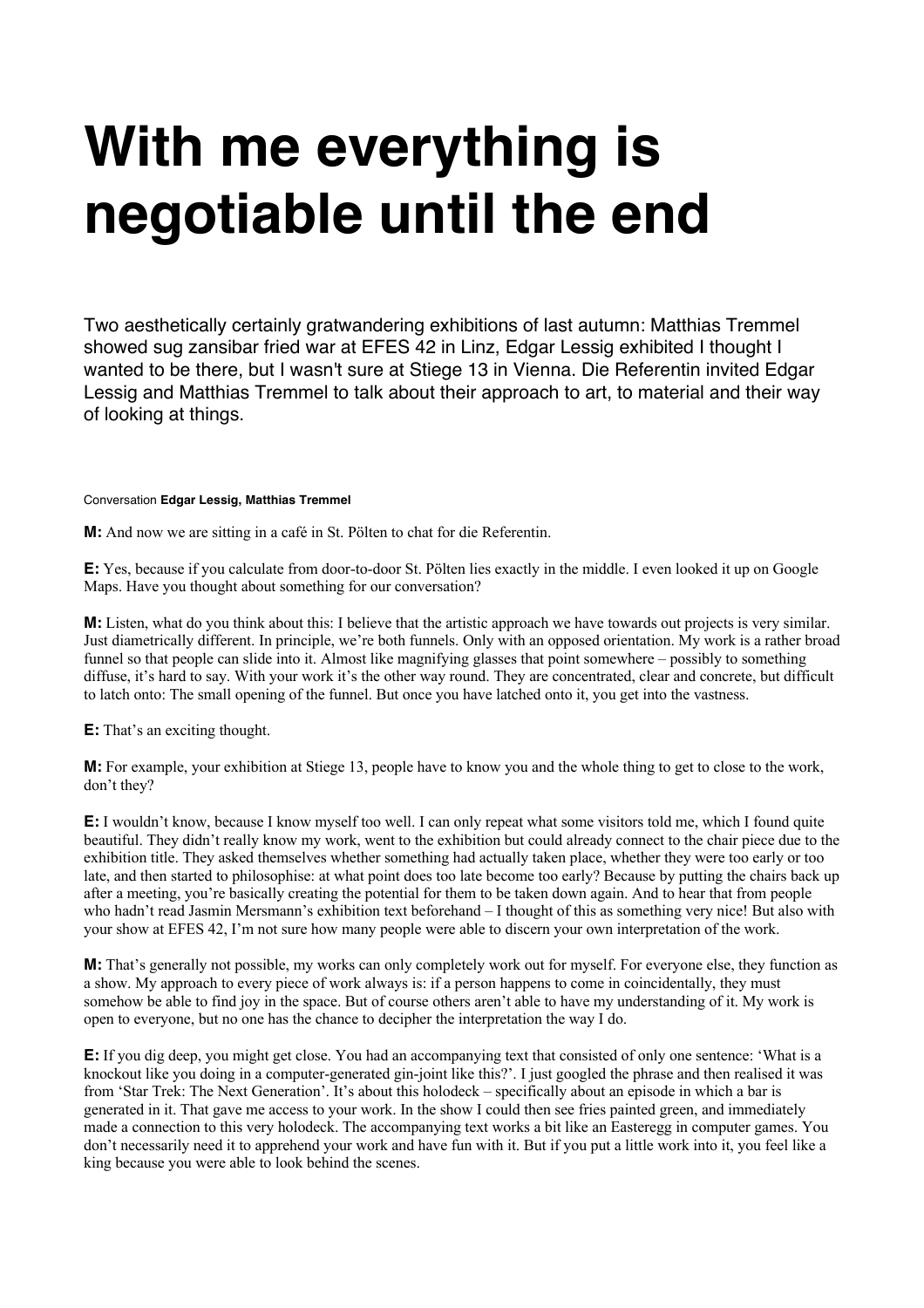**M:** Like with your photo-poster piece, actually. There are five people sitting tightly packed on a sofa, behind them the title of the exhibition 'I thought I wanted to be there, but I wasn't sure' on a huge poster, looking at you. And in the second room the empty chairs.

**E:** Exactly! I did that to offer a look behind the scenes. To get a brief glimpse of my interpretation of the exhibition.

**M:** This whole internal coherence that you put into your own work is important to you, isn't it?

**E:** I simply need this structure so that works can emerge at all. There are so many possibilities and decisions to be made, I just need a certain coherence to come to a decision.

**M:** But do you really have a choice of possibilities? Sure, theoretically there is an infinite number of possibilities to choose from, but in fact there is only one: the possibility that fits the artwork and that is to be found, right?

**E:** True, but first I have to create a framework for myself, in order to be able to find thar one possibility in it.

**M:** Sure, there have to be structures and boundaries, but for me these are often only spatiality and temporality. That's as far as I dare to limit myself. I shy away from that, am even afraid of it.

**E:** Me too.

**M:** But don't you do it?

**E:** Yes, by now. But it's scary because I'm afraid of missing something. But somewhere it even gives me certainty. Somewhere I have to start making decisions so that I can move forward and then revise them again.

**M:** With me, everything is negotiable until the bitter end. Anything is possible and it's only finished when the exhibition is fully installed. Before that, everything can change at any time.

**E:** But I do think that you make decisions beforehand too. For example, the materials were already fixed at the beginning of the show: wood, fries and this cloud material – your frame so to speak. And how the material then comes together as an artwork, that is the only possibility to be sought.

**M:** They weren't really certain, they rather emerged, but in any case I also move within frames, even if only to break them again. I often feel like I'm stumbling through frames like a clown in the circus ring.

**E:** By the way, surprisingly there was barely any smell of frying fat at your exhibition.

**M:** Well, when I was setting up, I fried inside every day. The smell was omnipresent. But I didn't even smell it anymore.

**E:** But the smell was too much for you then?

**M:** I've already done several works with deep fryers, and the smell of deep-frying is an extremely potent aesthetic medium that drowns out many other things. I didn't want to reduce it to just the smell of the deep fryer. That's why I radically aired out the room beforehand. And in doing so perhaps a touch too much. I would have liked the smell to appear only after you've been inside for a while.

**E:** It's difficult to control something like that in such an open space though.

**M:** Yes, but it also doesn't matter. It wasn't so necessary because the visuals were exciting enough anyway. The orange light plus the smell of deep-frying would have been too much as a sensual impression.

**E:** It's exciting how certain elements keep coming back into your practice but present themselves differently. You said that this time it was less chaotic – or how did you put it – more concentrated?

**M:** More certain, I was more certain this time. I think my works of the last six years were partly very overloaded because of an insecurity on my part. Precisely because I want everyone to get something out of my work and for that you have to cover a wide range of perceptions. The visual, the haptic, the receptive. This certain vagueness, whether it is a work of art or not, is also necessary to keep the art crowd from categorising a piece too quickly.